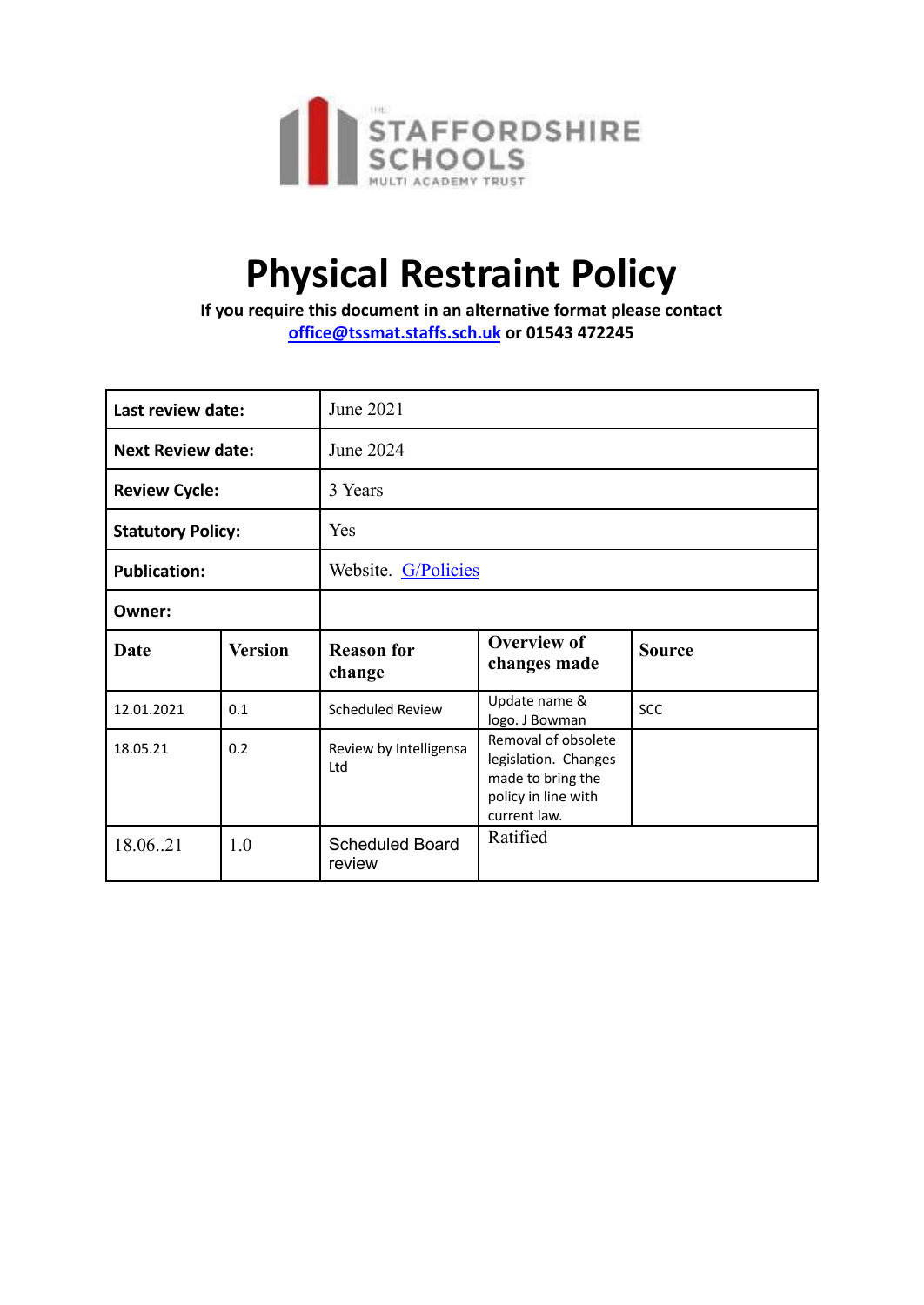# **Policy on the use of physical intervention with pupils (including restraint)**

At The Staffordshire Schools Multi Academy Trust, we share values and beliefs based on Christian principles in close association with the Anglican tradition and practice of the Church of England.

We believe each person is special and we provide equal opportunities for each individual member of our School family to develop to his or her full potential within guidelines of acceptable behaviour and a set of values, which will fit each child for life and the society in which they live. The achievements of each child are celebrated and the family, the Trust and the whole community is valued and respected.

The aim of the staff and Directors is to create a happy and stimulating learning environment in which children are helped to develop their natural curiosity and academic ability, as well as to learn physical, intellectual, social and aesthetic skills. We aim to foster and nurture the children's spiritual and moral growth and they are encouraged to adopt friendly, caring and considerate attitudes to one another and a respectful, polite manner to adults while, at the same time, developing a sense of self-reliance, self respect and a sensitivity to other people around them and in the wider community. We help them to understand and acquire a moral and social code of behaviour to Christian standards.

The education which we provide at the Trust contributes to the requirement of the Education Reform Act 1988 that the School Curriculum should:-

(a) "promote the spiritual, moral, cultural, emotional and physical development of pupils and society"; and "prepare such pupils for the opportunities, responsibilities and experiences of adult life".

The Trust Behaviour Policy outlines how staff at the Trust create and maintain good order and relationships through positive approaches. These approaches are successful for the vast majority of the time. This policy on the use of restrictive physical interventions supplements the main behaviour policy. Both should be read in conjunction with the Trust SEN policy, the Health & Safety policy, and the Safeguarding policy.

## **Purpose of this policy**

This policy aims to give all members of the Trust community clear guidance so that any physical intervention that they undertake is carried out in a way that supports the values and principles described above. In particular, it aims to describe the circumstances in which restrictive physical intervention is an appropriate response and how staff will fulfil their responsibilities in those circumstances.

The Headteacher will be responsible for ensuring that staff and parents are aware of the policy. He will ensure that any necessary training/awareness-raising takes place so that staff know their responsibilities.

#### **Physical touch**

The staff at the Trust believe that physical touch is an essential part of human relationships. In our Trust, adults may well use touch to prompt, to give reassurance or to provide support in PE.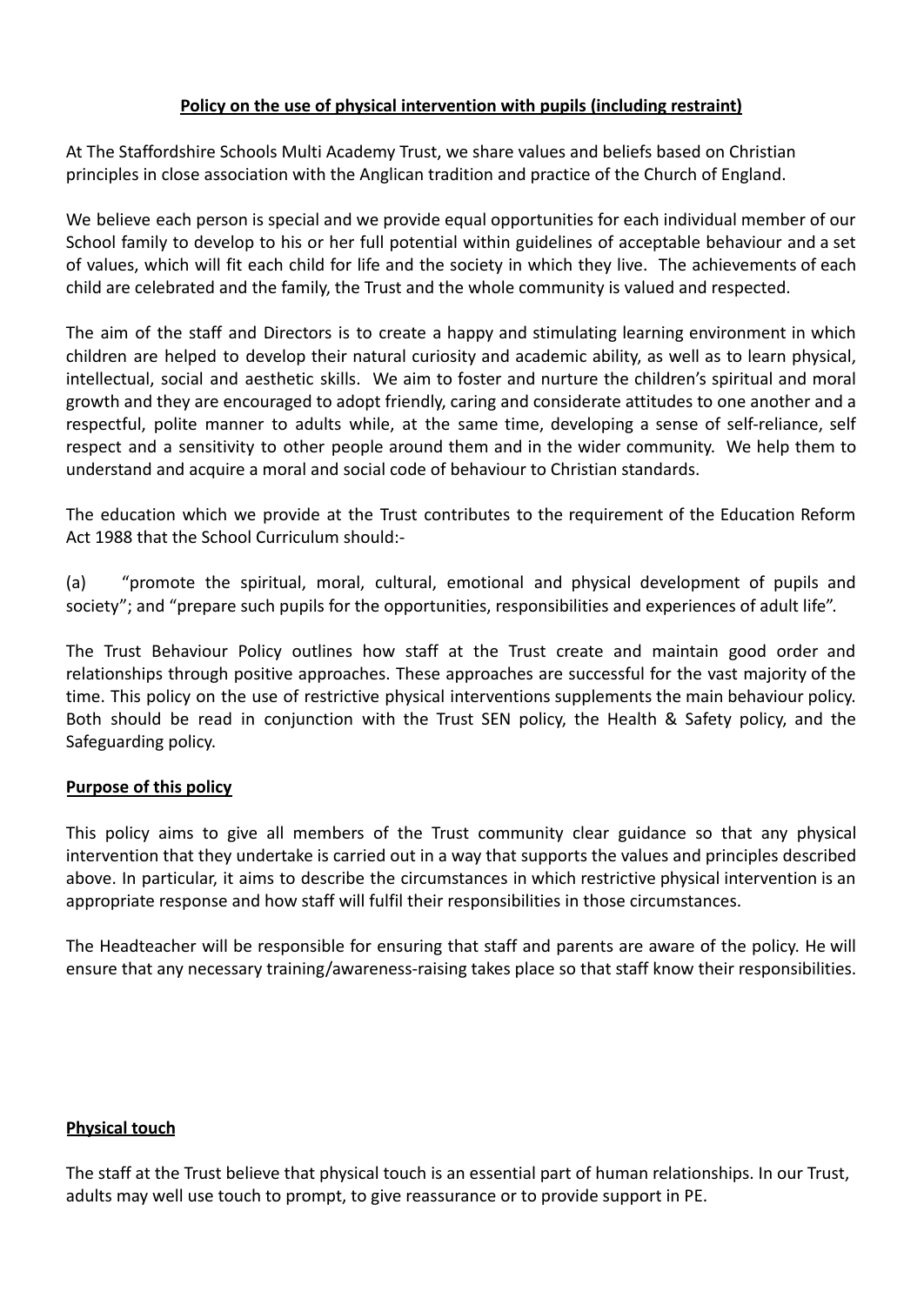To use touch/physical support successfully, staff will adhere to the following principles. It will:

- be non-abusive, with no intention to cause pain or injury
- be in the best interests of the child and others
- have a clear educational purpose (e.g. to access the curriculum or to improve social relationships)
- take account of gender issues

At our Trust, the Headteacher of each school is responsible for ensuring that relevant staff are aware of any pupil who finds physical touch unwelcome. Such sensitivity may arise from the pupil's cultural background, personal history, age etc.

#### **What do we mean by 'physical intervention'?**

In our Trust, we distinguish between:

| Non-restrictive physical<br>interventions. (Touch/ physical<br>contact is a small but important<br>and natural part of teacher-pupil<br>relationships in our Trust). | The child's movement is not restricted or the child is<br>held supportively but released immediately should they<br>wish                |
|----------------------------------------------------------------------------------------------------------------------------------------------------------------------|-----------------------------------------------------------------------------------------------------------------------------------------|
| Restrictive physical interventions                                                                                                                                   | Such an intervention prevents, impedes or restricts<br>movement or mobility. It may involve restraint or the<br>use of force to direct. |

and between:

| Emergency/unplanned<br>interventions | These occur in response to unforeseen events                                                                                                                                           |
|--------------------------------------|----------------------------------------------------------------------------------------------------------------------------------------------------------------------------------------|
| Planned interventions                | In these staff use, when necessary, pre-arranged<br>strategies and methods which are based on a risk<br>assessment and recorded in an individual plan for the<br>management of a pupil |

#### **When is restrictive physical intervention permissible at The Staffordshire Schools Multi Academy Trust**

Restrictive physical intervention is rarely used at the Trust. However, it may be necessary to prevent a pupil injuring themselves or others (For example, pupils playing in a dangerously rough manner) or to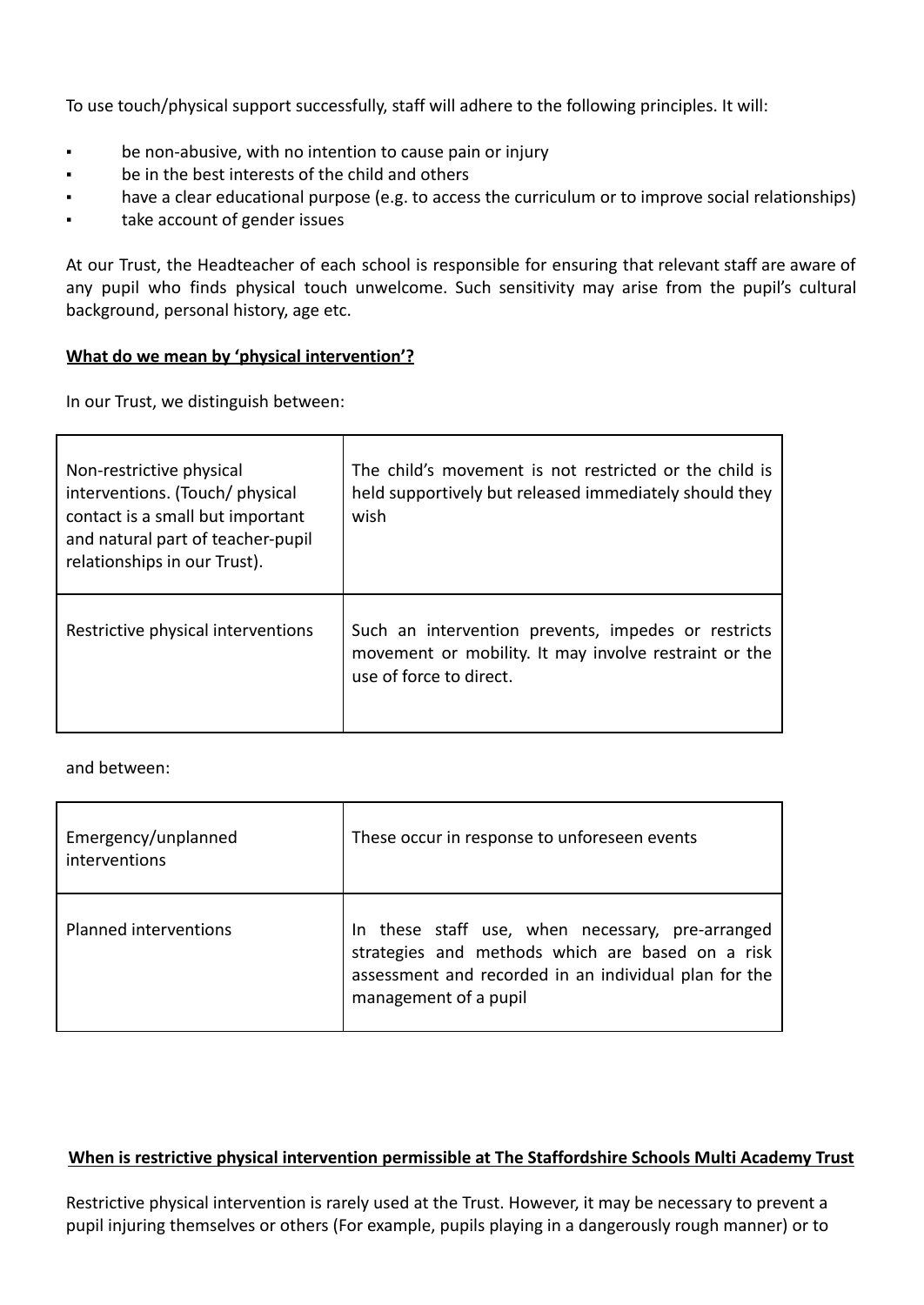prevent them damaging property (For example, pupils throwing a heavy object at/near to expensive computer equipment). [Section 93 Education & Inspections Act 2006 https://www.legislation.gov.uk/ukpga/2006/40/section/93].

Section 93 allows the use of "such force as is reasonable in the circumstances for the purpose of preventing a pupil from doing (or continuing to do) any of the following, namely—

(a)committing any offence,

(b)causing personal injury to, or damage to the property of, any person (including the pupil himself), or

(c)prejudicing the maintenance of good order and discipline at the school or among any pupils receiving education at the school, whether during a teaching session or otherwise."

However, the use of restrictive physical intervention for this purpose is acceptable at the Trust only in rare circumstances..

# **Risk assessment**

The use of a restrictive physical intervention will be the outcome of a professional judgement made by staff on the basis of this Trust policy, and common law. It is avoided whenever possible and will not be used for staff convenience.

**Restrictive physical intervention will** *only* **be considered in emergency situations, or if other behaviour management options have proved ineffective or are judged to be inappropriate**. Before deciding to intervene in this way, staff will weigh up whether the risk of not intervening is greater than the risk of intervening. Any actions will be carried out with the child's best interests at heart. Physical intervention will never be used to punish a pupil or cause pain, injury or humiliation.

Staff are not expected to intervene physically against their better judgement nor are they expected to place themselves at unreasonable risk. In such circumstances, they must take steps to minimise risks. For example, by removing other pupils and calling for assistance.

## **Who may use restrictive physical interventions?**

All staff have a legal power to use force under common law (Section 3 Criminal Law Act 1967, and Section 93 Education and Inspections Act 2006). However, at the Trust, we expect staff to use force as an absolute last resort.

## **Techniques Not to be Used**

The Trust follows the Department for Education Guidance regarding techniques which will not be employed at the Trust.

[https://www.gov.uk/government/uploads/system/uploads/attachment\\_data/file/444051/Use\\_of\\_reasonabl](https://www.gov.uk/government/uploads/system/uploads/attachment_data/file/444051/Use_of_reasonable_force_advice_Reviewed_July_2015.pdf) [e\\_force\\_advice\\_Reviewed\\_July\\_2015.pdf](https://www.gov.uk/government/uploads/system/uploads/attachment_data/file/444051/Use_of_reasonable_force_advice_Reviewed_July_2015.pdf) advises that certain restraint techniques present an unacceptable risk when used on children and young people.

The techniques in question are:

o the 'seated double embrace' which involves two members of staff forcing a person into a sitting position and leaning them forward, while a third monitors breathing;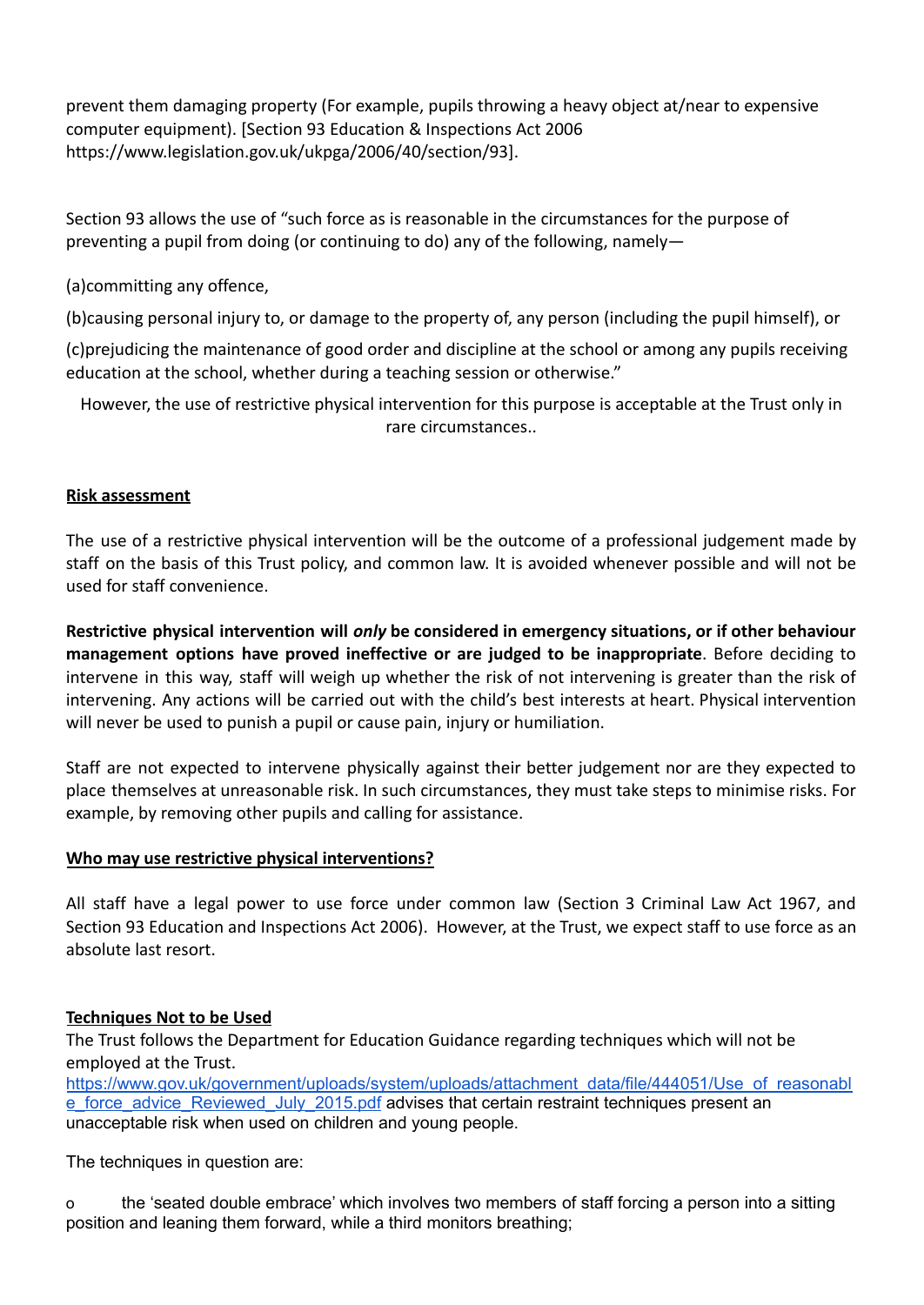o the 'double basket-hold' which involves holding a person's arms across their chest; and

o the 'nose distraction technique' which involves a sharp upward jab under the nose.

Use of prone position (face down on the floor) or T Supine position (on their back) should not be performed

## **How staff at might intervene at The Staffordshire Schools Multi Academy Trust**

When a restrictive physical intervention is justified, staff will use 'reasonable force'. This is the degree of force 'warranted by the situation'. It will 'be proportionate to the circumstances of the incident and the consequences it is intended to prevent'. Any force used will always be the minimum needed to achieve the desired result and for the shortest amount of time.

Staff will:

- use a reasonable amount of force for the minimum amount of time;
- avoid causing pain or injury; avoid holding or putting pressure on joints;
- in general hold long bones.
- *never* hold a pupil face down on the ground or in any position that might risk suffocation.

During an incident the member of staff involved will tell the pupil that their behaviour may be leading to restraint. This will not be used as a threat or said in a way that could inflame the situation. Staff will not act out of anger or frustration. They will adopt a calm, measured approach and maintain communication with the pupil at all times.

In an emergency, staff must summon assistance by sending a child to seek assistance from the Headteacher in the first instance, or the Senior Teacher if the Headteacher is unavailable*.*

#### **The place of restrictive physical intervention within broader behavioural planning**

If, through the Trust's special needs assessment procedures, it is determined that a restrictive physical intervention is likely to be appropriate to help a pupil make progress, a risk assessment will be carried out following the Trust's guidelines.

If appropriate, an individual management plan will then be drawn up for that pupil. This plan will aim to reduce the likelihood of the need for restrictive physical intervention as well as describing how such intervention will be carried out. This plan will be discussed with parents/carers. Arrangements for informing parents and for recording will be agreed. If the child involved has relevant health difficulties, medical colleagues will be consulted.

Before the plan is implemented, any necessary training or guidance will be provided for the staff involved. The Headteacher will be responsible for establishing staff needs and for organising necessary training.

#### **What to do after the use of a restrictive physical intervention**